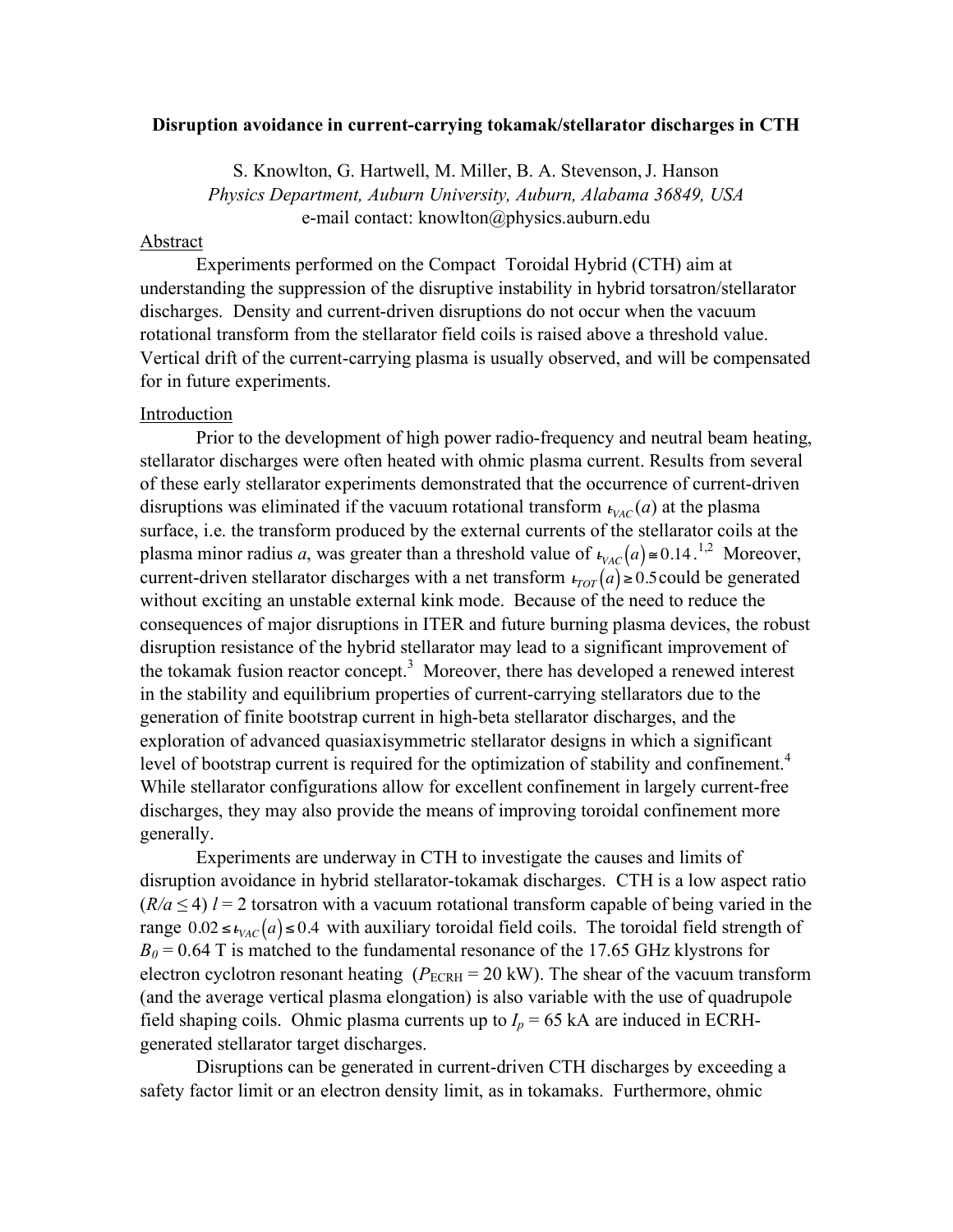plasmas in CTH are also subject to vertical displacement events (VDE), as they are typically elongated in the vertical plane. VDEs in CTH can lead to a disruption late in the discharge as the plasma shrinks against the upper limiter. However, disruptions of any kind are not observed if the vacuum transform of the configuration exceeds a value  $\nu_{VAC}(a) \approx 0.11$ , more or less in agreement with earlier results from W7-A<sup>1</sup> and JIPPT-2.<sup>2</sup> We note that the average  $\beta$  values of CTH are only on the order of 0.1%, and therefore high-β disruptions are not expected.

## **Disruptions**

A density-driven disruption in a discharge with  $\iota_{VAC}(a) = 0.04$  is shown in Fig. 1. ! density is maintained above the ECRH cut-off density after the disruption (although the The line-averaged density is increased by gas puffing until a disruption occurs, as identified by the sudden increase in plasma current and negative loop voltage spike. The interferometer loses several fringes following the disruption). The plasma current decays to zero over a period of several milliseconds. A growing  $m=2/n=1$  oscillation is present prior to the disruption, indicating the disruption is associated with a tearing modeunstable current profile.



Fig. 1 Evolution of plasma parameters of discharge terminated by density-driven disruption. (a) line-averaged density, (b) Mirnov coil output (1 of 32), (c) loop voltage, (d) plasma current.

Similar density-driven disruptions are found to occur in CTH for vacuum rotational transform values up to  $\iota_{\text{vac}}(a) \approx 0.11$ . The density of observed disruptions, normalized to declines as the density is increased, indicating a cooling of the plasma, but does not the nominal Greenwald density  $\lim_{t \to \infty} i^5$  is plotted vs. vacuum rotational transform in Fig. 2. Above the apparent threshold value of the rotational transform, the plasma current disrupt.

The elimination of high-current disruptions is illustrated in Fig. 3 in which the current traces of three discharges with different vacuum rotational transforms are plotted. While the edge transform of all three discharges evolves to exceed 0.5 at the plasma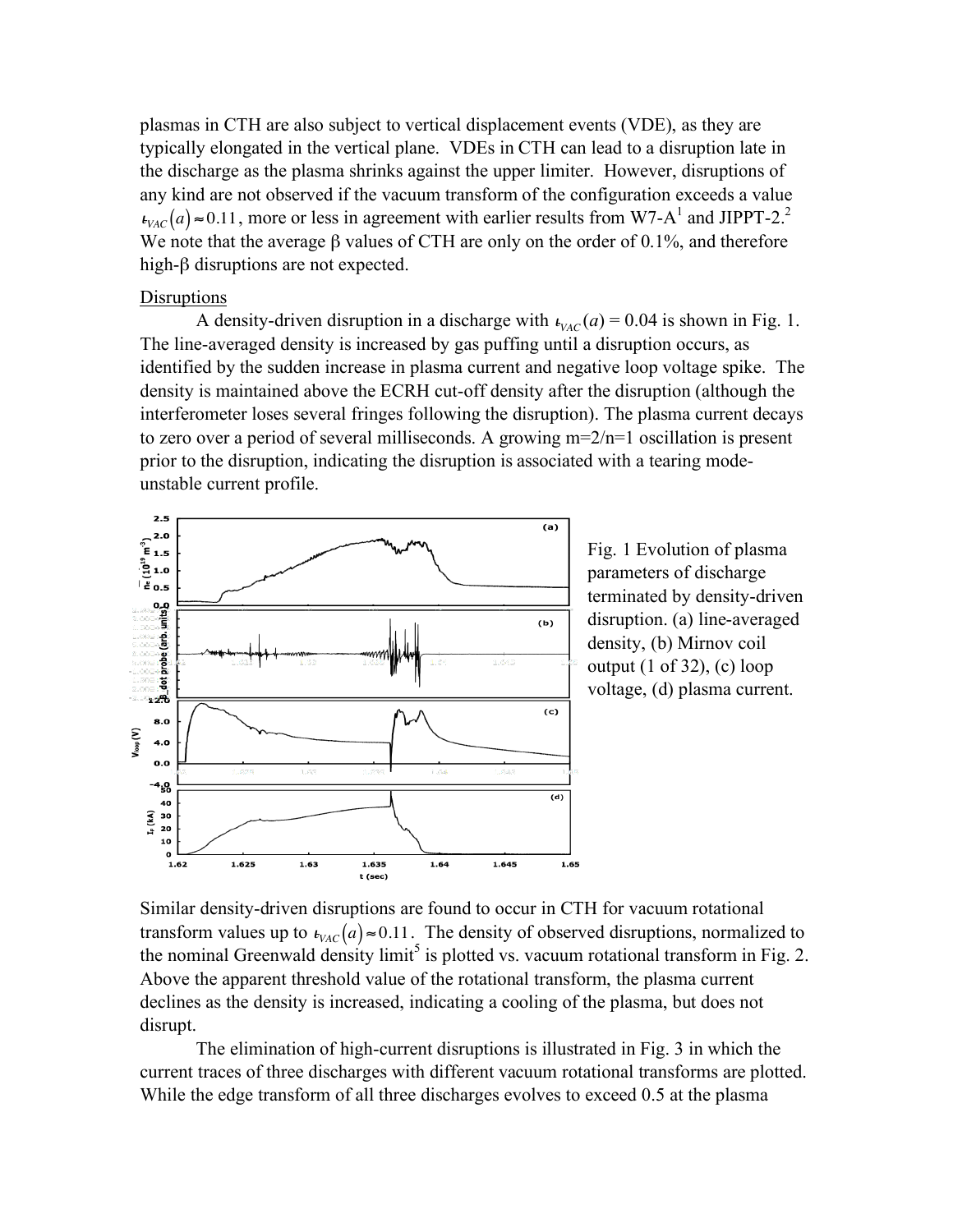boundary, based on equilibrium reconstruction, only the discharge with the lowest vacuum rotational transform of  $\iota_{VAC}(a) = 0.03$  actually disrupts. Unlike density-driven transform evolves to exceed  $t_{TOT}(a) = 0.5$  to reach a maximum near  $t_{TOT}(a) \approx 0.75$  in MHDdisruptions on CTH, the high-current disruption exhibits a rapid quench of the current. In this case, a growing m=3/n=2 MHD precursor appears 5msec prior to the disruption. For the discharges with the higher background rotational transform, the net edge rotational stable discharges.







Depending on the magnitude of the vacuum transform, high-current discharges undergo a vertical drift (VDE). G. Y. Fu has calculated the vertical stability of currentcarrying stellarator plasmas in ideal MHD and found an analytic condition for the fraction of external rotational transform required for passive stabilization of stellarator plasmas with vertical elongation κ:<sup>6</sup>

$$
f = \frac{\iota_{VAC}(a)}{\iota_{TOT}(a)} \ge \frac{\kappa^2 - \kappa}{\kappa^2 + 1}
$$
 (1)

equilibrium coils. Furthermore, an additional poloidal coil set is available for vertical In CTH, the vertical elongation varies with the vacuum rotational transform, and can also be controlled with a shaping poloidal field coil set independent of the other position control, but has not yet been used in a feedback mode to do so. The experimental value of the toroidally-averaged elongation is computed with the VMEC equilibrium code within the 3D reconstruction procedure.<sup>7</sup> Typical flux surfaces showing the plasma elongation with and without plasma current are illustrated in Fig. 4 at the two planes of vertical symmetry of the toroidal plasma ( $\phi = 0^{\circ}$  and 36°).

The minimum value of *f* that is observed for a given elongation (evaluated at the maximum plasma current in a given discharge) in a series of discharges is plotted in Fig. 5, along with the analytic relation of Eq. (1). The results show a clustering of the data near the limiting condition given by Fu, although there remains a considerable scatter in the results. The evolution of the current in discharges set up with high vacuum elongation was often unsuccessful to due to high rates of vertical drift. An important